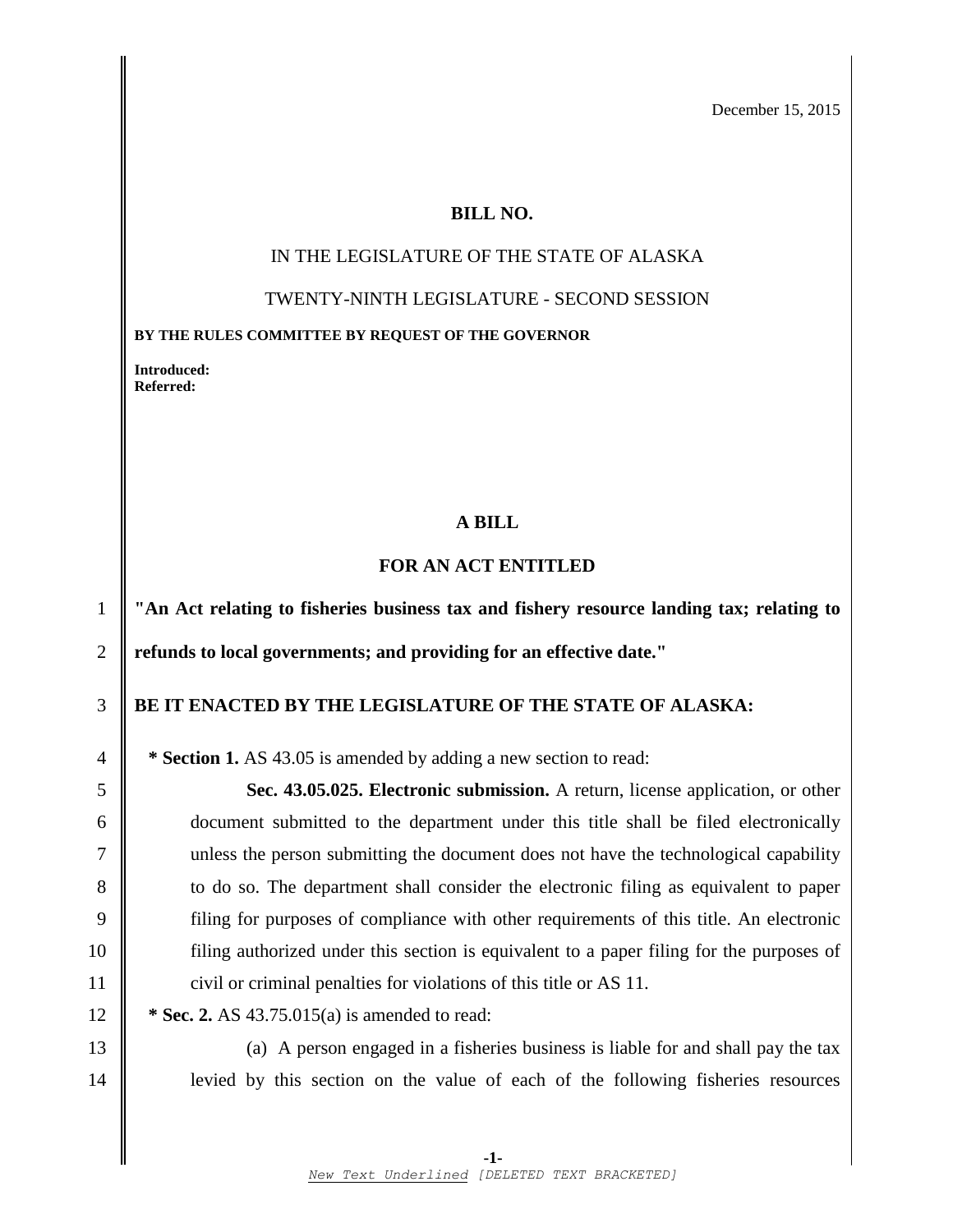processed during the year at the rate set out after each: (1) salmon canned at a shore-based fisheries business - **five** [FOUR]  $\parallel$  and one-half percent; (2) salmon processed by a shore-based fisheries business, except  $5 \parallel$  salmon for which the tax is due under (1) of this subsection, and all other fisheries resources processed by a shore-based fisheries business - **four** [THREE] percent; (3) fisheries resources processed by a floating fisheries business - **six** 8 | [FIVE] percent.  **\* Sec. 3.** AS 43.75.015(b) is amended to read: (b) Instead of the taxes levied by (a) of this section, a person who processes a developing commercial fish species is liable for and shall pay a tax equal to (1) **two** [ONE] percent of the value of the developing commercial fish species processed by a shore-based fisheries business during the year; and **(2) <u>four</u>** [THREE] percent of the value of the developing commercial fish species processed by a floating fisheries business during the year.  **\* Sec. 4.** AS 43.75.015(d) is amended to read: (d) Instead of the taxes levied under (a) or (b) of this section, a person who processes a fishery resource under a direct marketing fisheries business license is 19 iable for and shall pay a tax equal to 20 (1) **two** [ONE] percent of the value of the developing commercial fish 21 Species processed during the year; and 22 (2) **four** [THREE] percent of the value of a commercial fish species  $\parallel$  not subject to (1) of this subsection.  **\* Sec. 5.** AS 43.75.030(b) is amended to read: (b) The return shall be made on the basis of the calendar year to the department [AT JUNEAU] before April 1 after the close of the calendar year. **The return must be submitted electronically to the department in a format prescribed by the department. \* Sec. 6.** AS 43.75.130(a) is amended to read: (a) **The amount of tax revenue equal to one percent of the value of each fishery taxed under this chapter shall be deposited into the general fund.** Except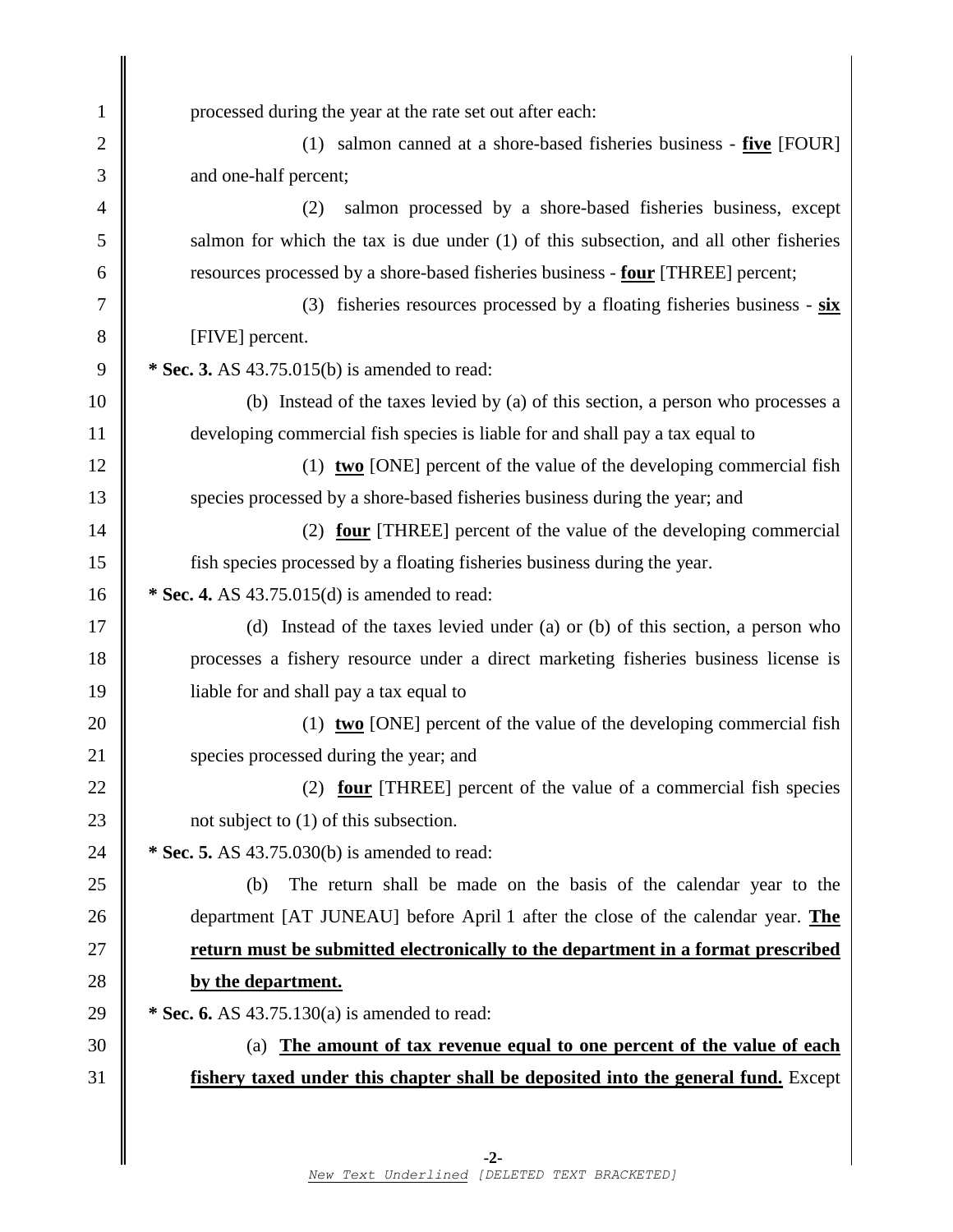1 as provided in (d) of this section, **and not including the revenue equal to one** 2 **percent of the value of each fishery taxed under this section deposited in the** 3 **general fund,** the commissioner shall pay 4 (1) to each unified municipality and to each city located in the 5 unorganized borough, 50 percent of the amount of tax revenue collected in the 6 municipality from taxes levied under this chapter; 7 (2) to each city located within a borough, 25 percent of the amount of 8 tax revenue collected in the city from taxes levied under this chapter; and  $9 \parallel$  (3) to each borough 10 (A) 50 percent of the amount of tax revenue collected in the 11 T 12 (B) 25 percent of the amount of tax revenue collected in cities 13 located within the borough from taxes levied under this chapter. 14 **\* Sec. 7.** AS 43.75.130(d) is amended to read: 15 (d) Notwithstanding the provisions of (a)(2) and (a)(3)(B) of this section, the 16 commissioner shall pay 17 || (1) to each city that is located in a borough incorporated after June 16, 18 1987**,** the following percentages of the tax revenue collected in the city from taxes 19 levied under this chapter: 20  $\parallel$  (A) 45 percent of the taxes collected during the calendar year in 21 which the borough is incorporated; 22  $\parallel$  (B) 40 percent of the taxes collected during the first calendar 23 year after the calendar year in which the borough is incorporated; 24 **(C)** 25 percent of the taxes collected during the second calendar 25 year after the calendar year in which the borough is incorporated; and 26 (D) 30 percent of the taxes collected during the third calendar 27 || year after the calendar year in which the borough is incorporated; and 28 (2) to each borough that is incorporated after June 16, 1987**,** the 29 following percentages of the tax revenue collected in the cities located within the 30 borough from taxes levied under this chapter:  $31 \parallel$  (A) 5 percent of the taxes collected during the calendar year in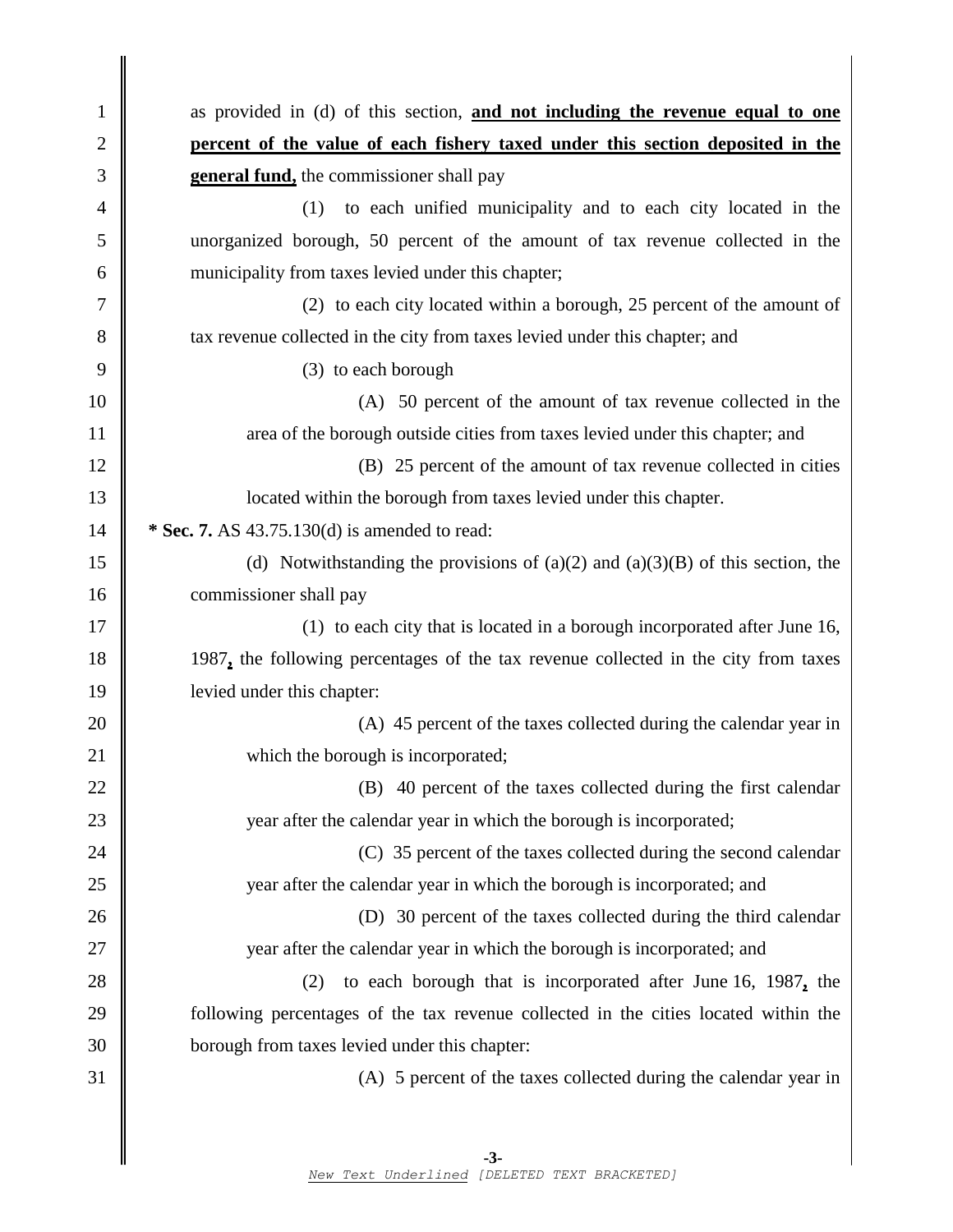1 which the borough is incorporated; 2 (B) 10 percent of the taxes collected during the first calendar year after the calendar year in which the borough is incorporated; 4 (C) 15 percent of the taxes collected during the second calendar year after the calendar year in which the borough is incorporated; and (D) 20 percent of the taxes collected during the third calendar year after the calendar year in which the borough is incorporated.  **\* Sec. 8.** AS 43.77.010 is amended to read: **Sec. 43.77.010. Landing tax.** A person who engages or attempts to engage in a floating fisheries business in the state and who owns a fishery resource that is not 11 Subject to AS 43.75 but that is brought into the jurisdiction of, and first landed in, this 12 state is liable for and shall pay a landing tax on the value of the fishery resource. The 13 || amount of the landing tax is 14 || (1) for a developing commercial fish species, as defined under AS 43.75.290, **two** [ONE] percent of the value of the fishery resource at the place of 16 | landing; 17 || (2) for a fish species other than a developing commercial fish species, **four** [THREE] percent of the value of the fishery resource at the place of the landing.  **\* Sec. 9.** AS 43.77.020(a) is amended to read: 20 (a) A person subject to the tax under this chapter shall file a return stating the 21 value of fishery resources landed in the state that are subject to the tax, the point of **landing** of the fishery resource, and other information the department requires by regulation. **The return must be submitted electronically to the department in a format prescribed by the department. \* Sec. 10.** AS 43.77.060(a) is amended to read: (a) **The amount of tax revenue equal to one percent of the value of each fishery taxed under this chapter shall be deposited into the general fund.** Subject to appropriation by the legislature and except as provided in (b) of this section, **and not including the revenue equal to one percent of the value of each fishery taxed under this section deposited in the general fund,** the commissioner shall pay to each (1) unified municipality and to each city located in the unorganized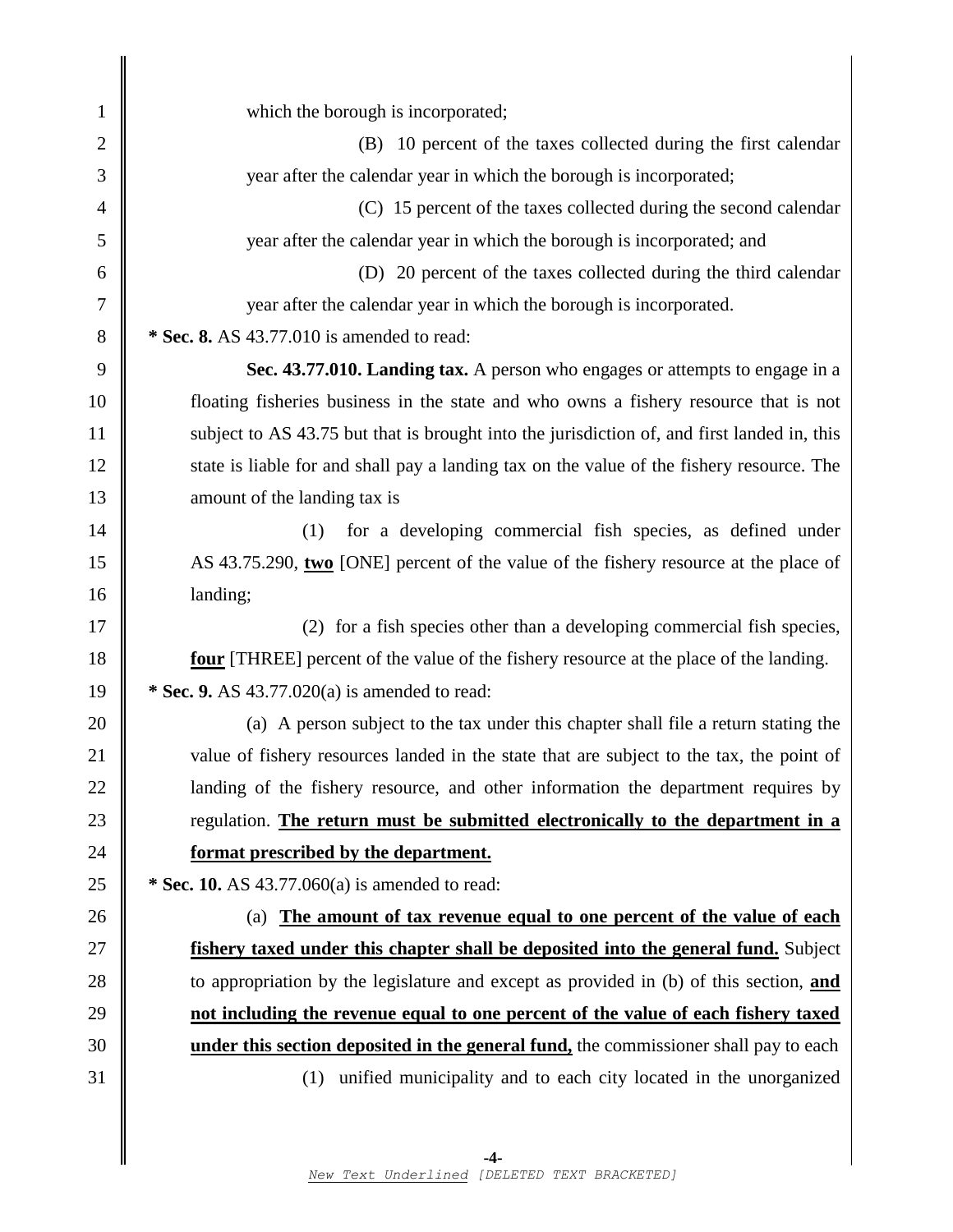| $\mathbf{1}$ | borough, 50 percent of the amount of tax revenue collected from taxes levied under         |
|--------------|--------------------------------------------------------------------------------------------|
| $\mathbf{2}$ | this chapter on the fishery resource landed in the municipality and accounted for under    |
| 3            | AS 43.77.050(b);                                                                           |
| 4            | (2) city located within a borough, 25 percent of the amount of the tax                     |
| 5            | revenue collected from taxes levied under this chapter on fishery resources landed in      |
| 6            | the city and accounted for under AS 43.77.050(b); and                                      |
| 7            | $(3)$ borough                                                                              |
| $8\,$        | (A) 50 percent of the amount of the tax revenue collected from                             |
| 9            | taxes levied under this chapter on fishery resources landed in the area of the             |
| 10           | borough outside cities and accounted for under AS 43.77.050(b); and                        |
| 11           | (B) 25 percent of the amount of the tax revenue collected from                             |
| 12           | taxes levied under this chapter on fishery resources landed in cities located              |
| 13           | within the borough and accounted for under AS 43.77.050(b).                                |
| 14           | * Sec. 11. AS 43.77.060(b) is amended to read:                                             |
| 15           | (b) The amount of tax revenue equal to one percent of the value of each                    |
| 16           | fishery taxed under this chapter shall be deposited into the general fund.                 |
| 17           | Notwithstanding the provisions of $(a)(2)$ and $(a)(3)(B)$ of this section, and subject to |
| 18           | appropriation by the legislature, and not including the revenue equal to one percent       |
| 19           | of the value of each fishery taxed under this section deposited in the general fund,       |
| 20           | the commissioner shall pay to each                                                         |
| 21           | (1) city that is located in a borough incorporated after January 1, 1994,                  |
| 22           | the following percentages of the tax revenue collected from taxes levied under this        |
| 23           | chapter on fishery resources landed in the city and accounted for under                    |
| 24           | AS 43.77.050(b):                                                                           |
| $25\,$       | (A) 45 percent of the tax revenue collected during the calendar                            |
| 26           | year in which the borough is incorporated;                                                 |
| $27\,$       | 40 percent of the tax revenue collected during the first<br>(B)                            |
| 28           | calendar year after the calendar year in which the borough is incorporated;                |
| 29           | (C) 35 percent of the tax revenue collected during the second                              |
| 30           | calendar year after the calendar year in which the borough is incorporated; and            |
| 31           | 30 percent of the tax revenue collected during the third<br>(D)                            |
|              |                                                                                            |
|              | $-5-$                                                                                      |